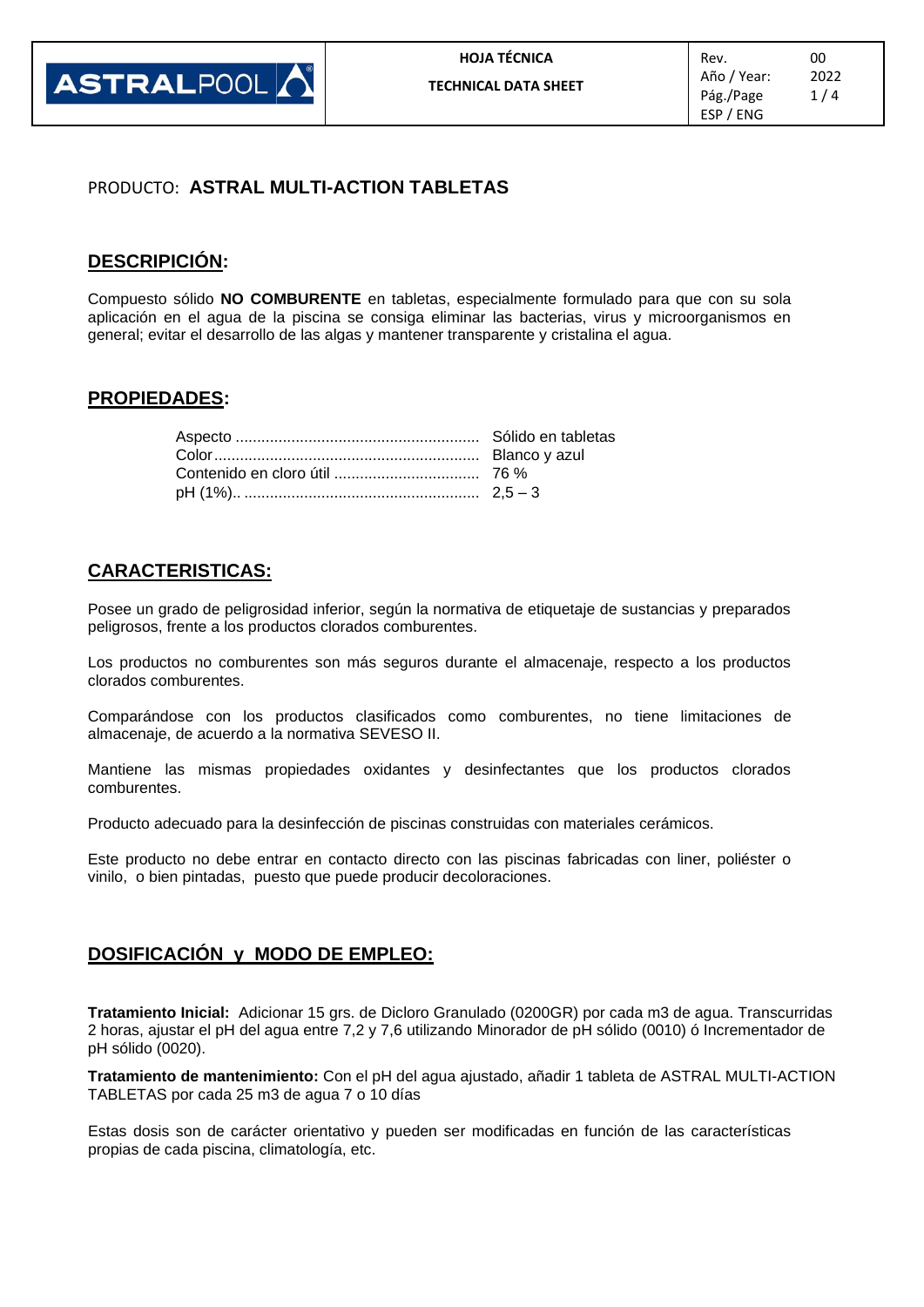

El tratamiento inicial (Supercloración), debe repetirse siempre que se aprecie una falta de transparencia en el agua.

Introducir la dosis necesaria de producto (1193) en el interior de los skimmers, poniendo a continuación en funcionamiento el equipo de filtración, para poder así ser disuelto el producto al circular el agua a través de los skimmers.

Es indispensable que todo el volumen de agua de la piscina sea recirculada a través del equipo depurador diariamente.

El cloro residual libre deberá estar situado entre 0,5 y 2 mg/l, valor que se medirá fácilmente utilizando un estuche analizador de cloro y pH. Este control deberá efectuarse un mínimo de 2 veces al día.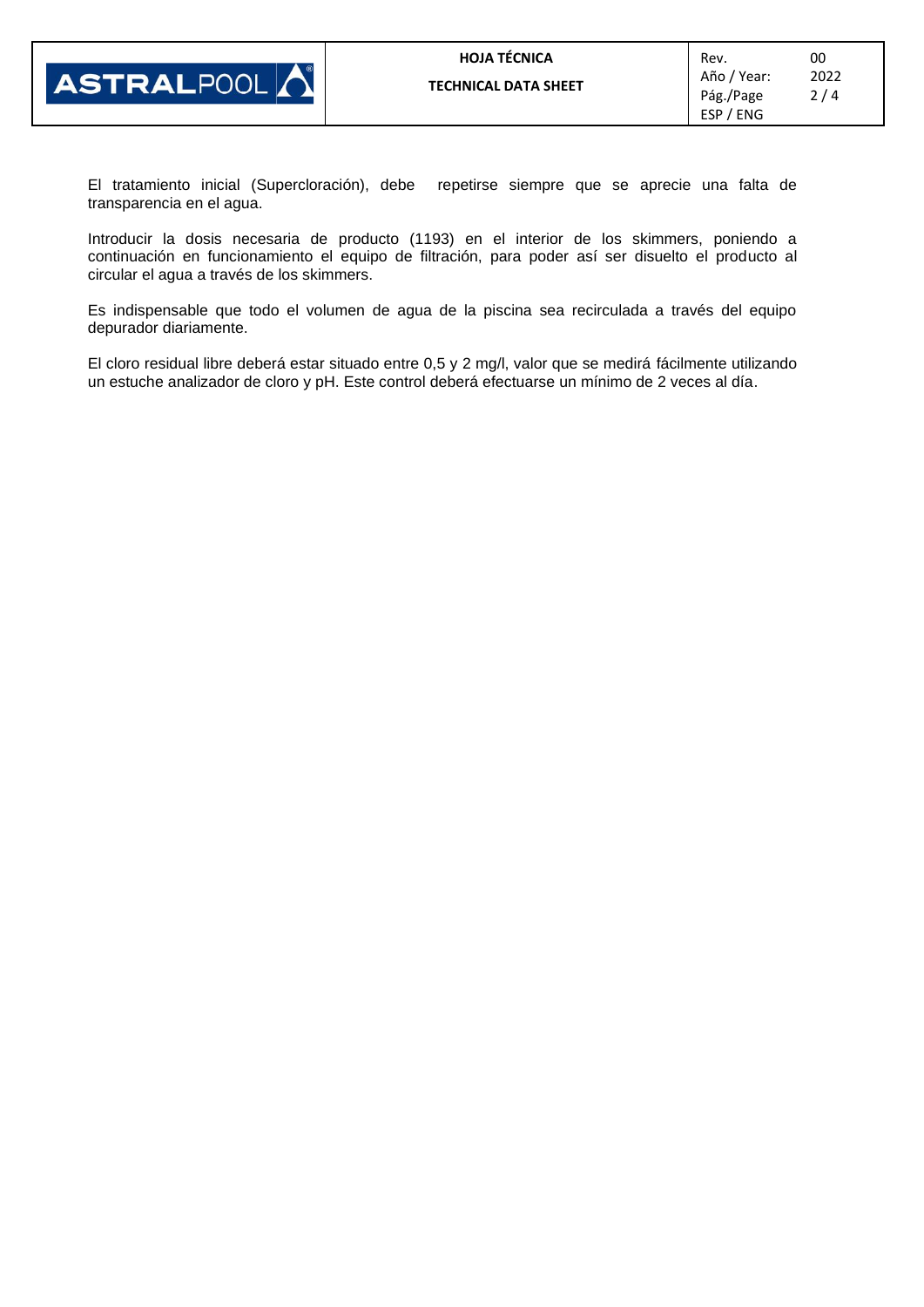

# PRODUCT: **ASTRAL MULTI-ACTION TABLETS**

## **DESCRIPTION:**

Solid compound in tablets, especially thought to make that with its only addition to the water in the swimming pool, you manage to eliminate all the bacteria, viruses and micro-organisms in general. It prevents the weeds development and helps to keep the water clear and transparent .

### **PROPERTIES:**

#### **CHARACTERISTICS:**

According to the labelling regulations on substances and dangerous preparations, the product has a minor danger degree in comparison with the chlorinated comburent products

The non comburent products are safer during its storage in comparison with the chlorinated comburent products

It keeps the same oxidising and disinfectant properties then the chlorinated comburent products.

Product adequate for the swimming pool disinfection built with ceramic materials.

This product can neither be in direct contact with the swimming pools bade with liner, polyester or vinyl, nor with painted swimming pools because it may cause discolorations.

### **DOSAGE AND INSTRUCTIONS FOR USE:**

**Initial treatment**: Add 15 gram of Dichloroisocyanuric Acid Granules (0200GR) for every m<sup>3</sup> water. After 2 hours, adjust the water pH between 7,2 and 7,6 using either Solid pH Reducer (0010) or pH Enhancer (0020).

**Maintenance treatment**: Once we have the water pH adjusted, add 1 tablet of ASTRAL MULTI-ACTION TABLETAS (1193) for every 25 m<sup>3</sup> water during 7 days.

These doses are the ones suggested and can be modified according to the own characteristics of every swimming pool, climate, etc.

The initial treatment (Superchloring) will have to be repeated whenever you notice a lack of transparency in the water.

Introduce the necessary multiaction tablets (1193) doses inside the skimmers. Connect the filtering equipment after and you will have the product dissolved in the water, because water will be flowing through the skimmers.